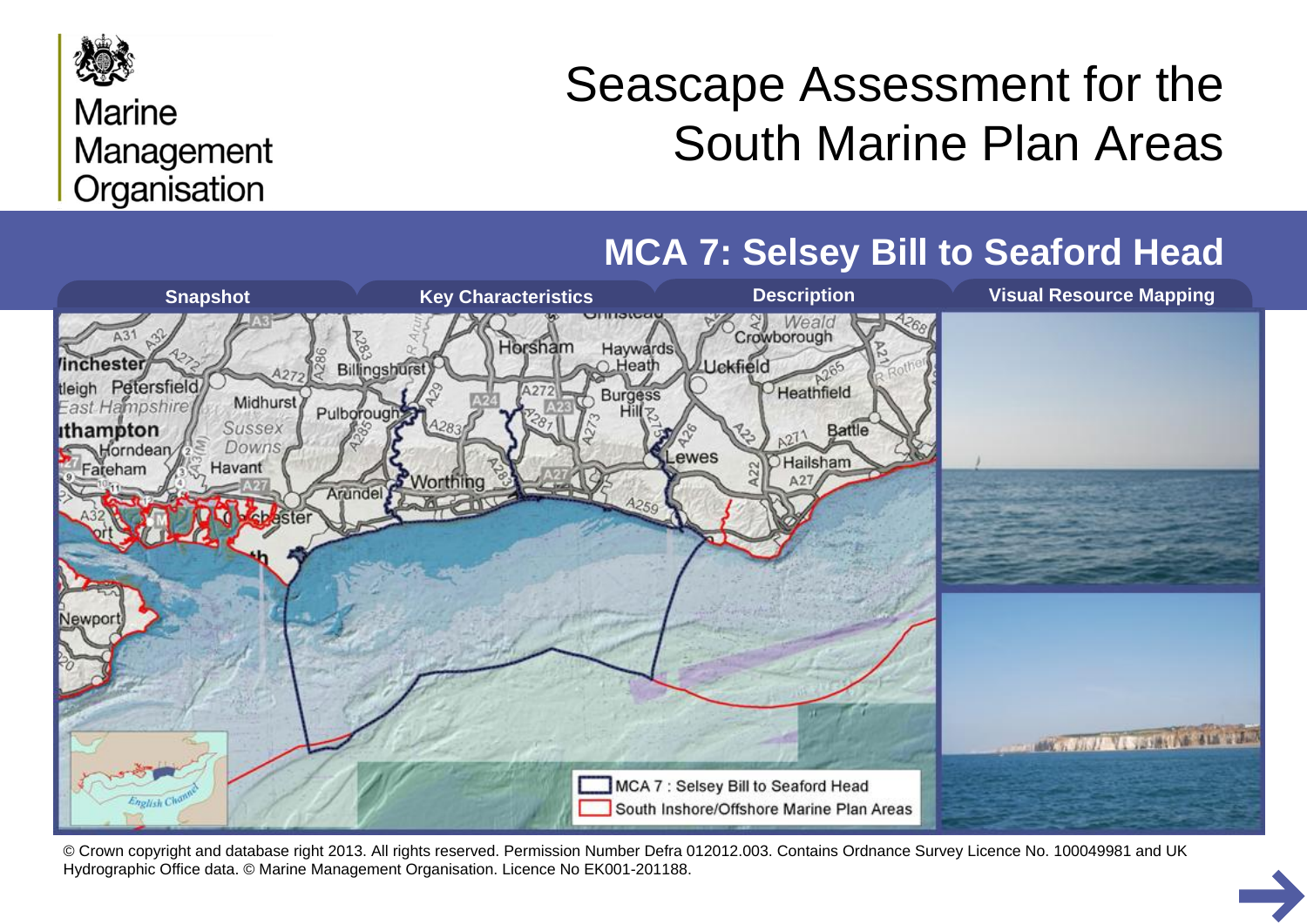<span id="page-1-0"></span>**Snapshot** 

Snapshot **Key [Characteristics](#page-2-0) [Description](#page-3-0) Visual [Resource](#page-8-0) Mapping**

#### **Location and boundaries**

The Marine Character Area (MCA) is an extensive bay with boundaries formed in the west by the low lying headland of Selsey Bill and to the east by the distinctive chalk cliffs of Seaford Head, where the South Downs National Park boundary meets the coast. It includes the expansive urban development along the coastline, extending to a maximum of approximately 28 kilometres (15 nautical miles) offshore. The seaward boundary of the MCA is broadly consistent with the boundary of the South Inshore Marine Plan Area, representing the 12 nautical mile territorial limit and bathymetry of approximately 50m, and the transition to the main channel shipping lanes which begin at the south-eastern extent of the MCA. The MCA covers the majority of the Shoreline Management Plan Area 7: Beachy Head to Selsey Bill.

Please note that the MCA boundaries represent broad zones of transition (not immediate breaks in character). Natural, visual, cultural and socio economic relationships between adjacent MCAs play a key role in shaping overall character. Therefore individual MCAs should not be considered in isolation.

#### **Overall character**

This expansive bay framed by the headlands is locally known as the Bay of Sussex. The coastline contains a number of towns including Selsey, Bognor Regis and Littlehampton to the west, Worthing and Brighton in the centre and Newhaven and Seaford to the east. The South Downs National Park is located inland to the north of the major settlements forming a prominent ridge and extends to the coastline at places in the east of the MCA, between Brighton and Rottingdean, Saltdean and Peacehaven and Newhaven and Seaford providing important visual connections to and from the sea. Shingle beaches offset the major coastal resorts in the west of the MCA and vertical chalk cliffs characterise the east, where there are views to the prominent white cliffs of Beachy Head (South Downs National Park) in MCA 8. Tidal currents are fast in the waters around the points of Selsey and Beachy Head, whilst the bay is more sheltered. Views seaward are frequently to an unbroken horizon with the main shipping traffic being located at a greater distance into the channel. Small recreational craft and fishing boats are the main sea users with cross channel ferries between Newhaven – Dieppe and freight from small ports at Shoreham, Newhaven and Littlehampton.

#### **Adjacent National Character Areas (NCAs)**

The adjacent coastline includes the following NCAs as defined by Natural England<sup>1</sup>:

· 126: South Coast Plain and 125: South Downs

#### **Adjacent nationally protected landscapes**

Parts of undeveloped coastline in the east of the MCA lie within the South Downs National Park. The National Park continues as a prominent ridge behind the developed coastal plain forming a backdrop to the Character Area.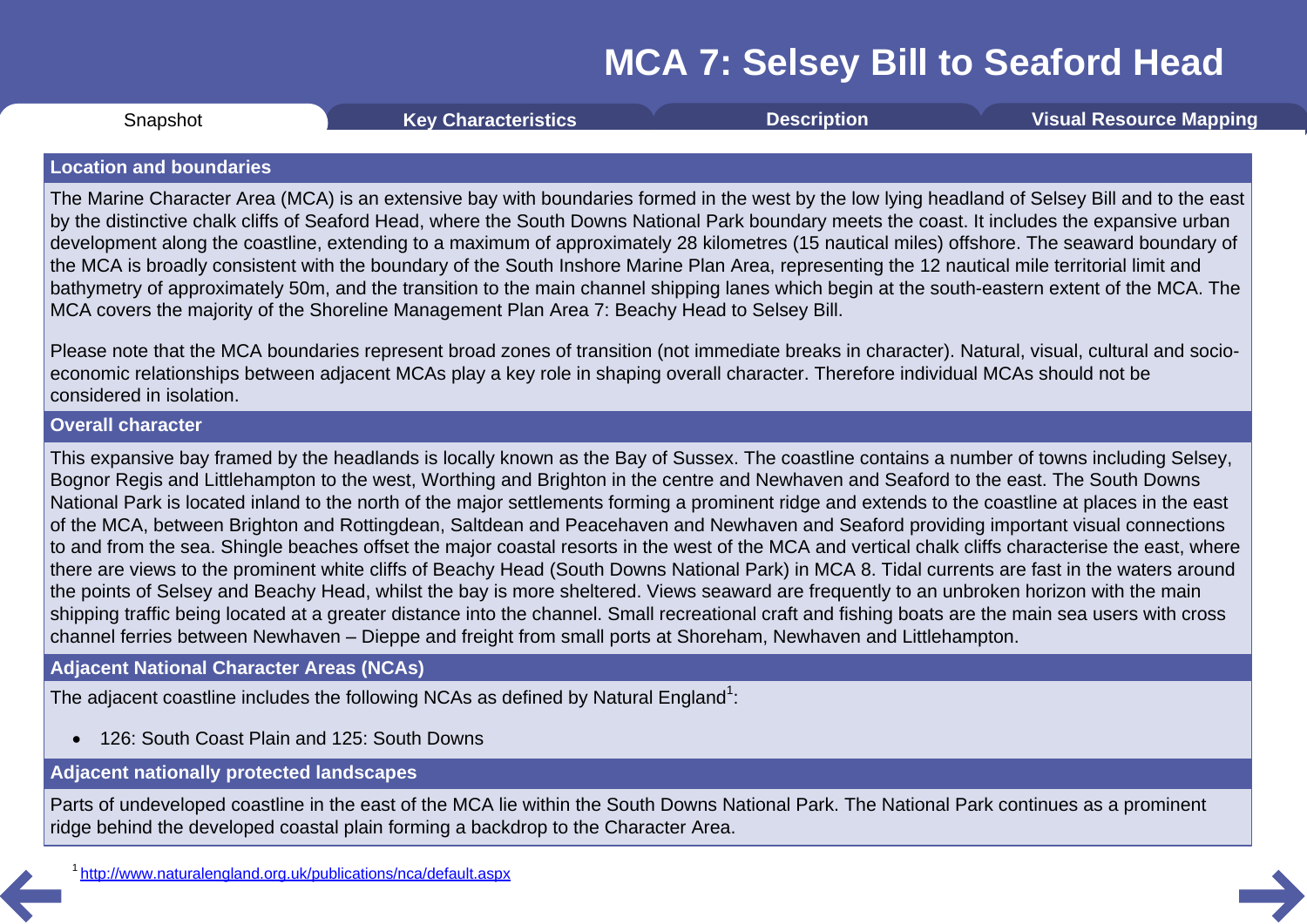<span id="page-2-0"></span>

| <b>Snapshot</b> |                                                                                             | <b>Key Characteristics</b>                                                                                                                                                                                       | <b>Description</b>                                                                                                                                                                                                                   | <b>Visual Resource Mapping</b> |
|-----------------|---------------------------------------------------------------------------------------------|------------------------------------------------------------------------------------------------------------------------------------------------------------------------------------------------------------------|--------------------------------------------------------------------------------------------------------------------------------------------------------------------------------------------------------------------------------------|--------------------------------|
|                 |                                                                                             |                                                                                                                                                                                                                  |                                                                                                                                                                                                                                      |                                |
|                 |                                                                                             | Coastal geology dominated by chalk, also forming the prominent<br>ridgeline of the South Downs visible in views from the sea. High,<br>vertical chalk cliffs are exposed from Brighton to Seaford Head.          | MCA's position on the Channel coast has produced a long and well-<br>documented engagement in trade, transport and conflict, evidenced<br>in the numerous wrecks which are now popular diving sites.                                 |                                |
| $\bullet$       | both reefs and cliffs.                                                                      | Unique underwater chalk cliffs stretching from Brighton to Worthing;<br>the Sussex coast is the only location where chalk strata exist as                                                                        | Small recreational craft and fishing boats are the main sea uses with<br>cross channel ferries from Newhaven–Dieppe and larger freight<br>from the small ports.                                                                      |                                |
|                 | resorts including Bognor Regis, Worthing and Brighton.                                      | Long shingle beaches characterising the western section of the<br>MCA, serving as the focal point for a number of popular seaside                                                                                | Sea-based recreational activities are popular, including watersports<br>around Brighton, diving off Selsey Bill, bird watching at Pagham<br>Harbour and fossil hunting on the beaches at Bognor Regis.                               |                                |
|                 |                                                                                             | Eastward transportation of sediment restricted by groynes, affecting<br>the natural coastal processes of erosion and accretion that greatly<br>influence the character and shape of this dynamic coastline.      | Some of Britain's largest coastal resorts at Brighton, Worthing,<br>Littlehampton and Bognor Regis. Coastal towns form a colourful and<br>busy focus along the coast with hotels, attractions, piers and<br>recreational activities. |                                |
|                 | Rocks) and outcrops off Littlehampton.                                                      | Offshore rock exposures and outcrops forming valuable habitats,<br>including an intertidal wave-cut chalk platform from Newhaven to<br>Brighton marina, sandstone outcrops off Bognor Regis (Kingmere            | Brighton's niche as a cosmopolitan cultural centre continues a long<br>tradition from the Prince Regent's $18th$ -19 <sup>th</sup> century visits which<br>produced the iconic Royal Pavilion.                                       |                                |
| $\bullet$       | groups of rocks and ledges to the west of the Owers.                                        | Outer Owers limestone reef represents a major hazard to shipping<br>especially in bad weather. The Looe Channel passes through                                                                                   | Artistic and cultural associations include the holiday camps at<br>Selsey and Butlins at Bognor Regis, recognised in popular culture in<br>songs by Madness and The Jam.                                                             |                                |
|                 | Harbour.                                                                                    | Harbours and estuaries relating to the Rivers Adur (at Shoreham by<br>Sea), Ouse (at Newhaven), Arun (at Littlehampton) and Pagham                                                                               | Coastal defences are a key feature of the coastline, including<br>groynes, concrete defences at cliff bases and Newhaven harbour<br>wall.                                                                                            |                                |
|                 | Pagham Harbour is internationally recognised for its rich<br>creating a changing shoreline. | biodiversity, particularly its birdlife. It fills and empties with each tide,                                                                                                                                    | Views seaward are frequently to an unbroken horizon with the main<br>shipping traffic being located at a greater distance into the channel.<br>This creates a large scale and open sense of space.                                   |                                |
|                 | into Chichester Harbour.                                                                    | Selsey Bill acts as a dividing point of coastal sediment transfer,<br>defecting currents westward into the Solent and carrying sediment                                                                          | Important 'gaps' where the South Downs National Park meets the<br>coastline at Telscombe Cliffs, Ovingdean and Roedean, breaking up<br>the spread of development and forming key features.                                           |                                |
|                 | Newhaven, Littlehampton and Shoreham.                                                       | Historic features illustrating the strategic defensive role of this<br>coastline. The westernmost in a series of Napoleonic Martello<br>Towers is at Seaford while mid 19 <sup>th</sup> century forts survive at | The Meridian line passes from the sea and through Peacehaven,<br>marked by the Meridian Monument on top of the cliffs.                                                                                                               |                                |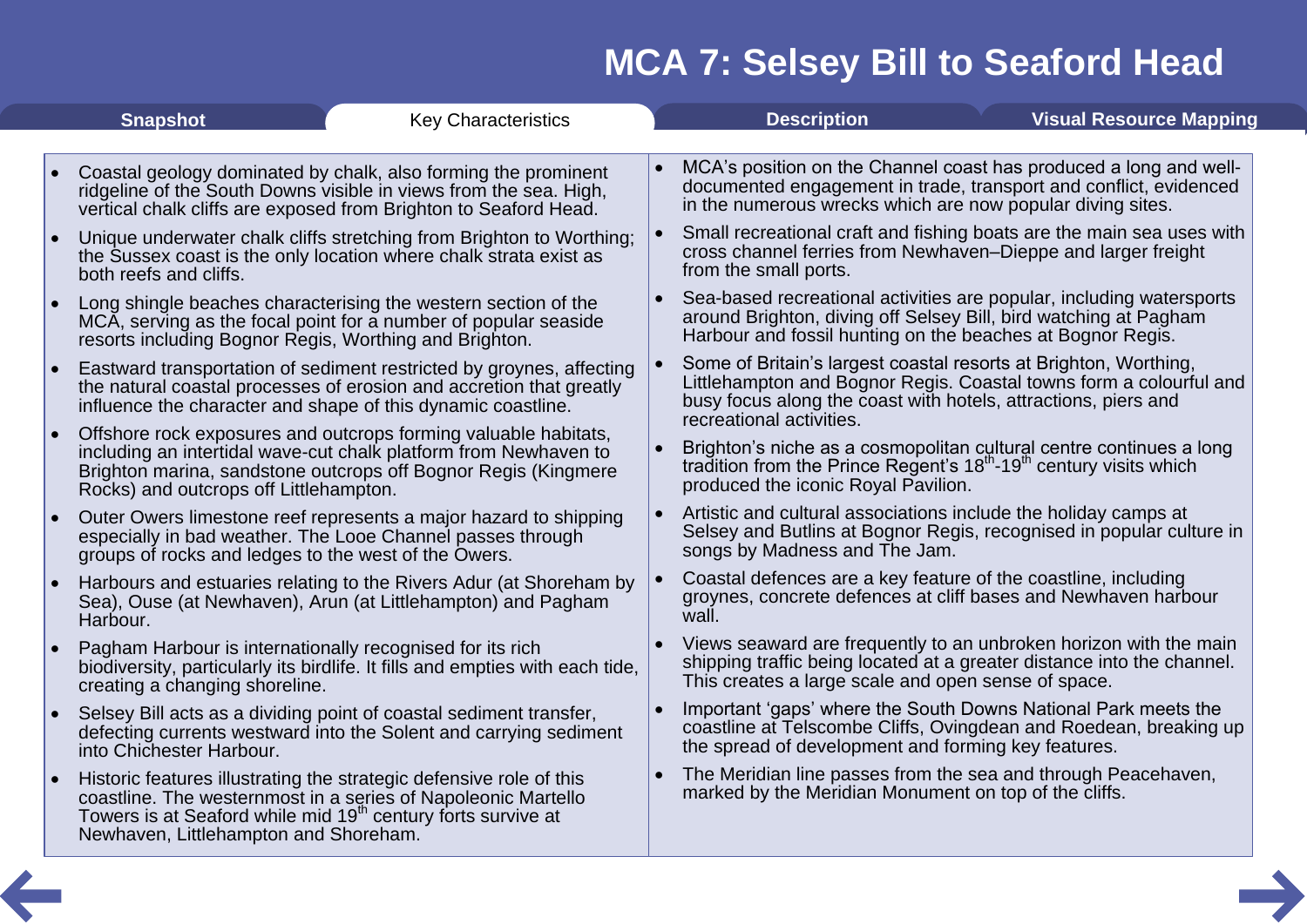| the south west of the MCA the geology comprises clay composites and     |
|-------------------------------------------------------------------------|
| mudstone. The coastline of the MCA is divided into two halves – low     |
| lying shingle beaches stretch along the west section as far as Brighton |
| Marina, and high vertical chalk cliffs extend east of the marina to     |
| Seaford Head and beyond into MCA 8.                                     |
|                                                                         |
|                                                                         |

Strong tidal currents sweep around the low promontory of Selsey Bill. The coastline to the east is sheltered from the prevailing south-westerly waves by Selsey Bill, resulting in accretion from Pagham to Shoreham.

*Eroding chalk cliffs at Newhaven*

Selsey Bill is also a dividing point of coastal sediment transfer. The promontory deflects currents westward into the Solent, carrying sediment into Chichester Harbour.

Offshore rock exposures are a feature of this MCA. An extensive intertidal chalk platform and gullies extends from Brighton to Eastbourne (into MCA 8), up to 500m from the shore. A subtidal chalk platform extends from close to the shoreline between Newhaven and Brighton Marina, and underwater chalk cliffs stretch from Brighton to Worthing. The Sussex coast is reported to be the only location in the British Isles where chalk strata exist as both reefs and cliffs. Outcrops of sandstone occur off Littlehampton and in the reef off Bognor Regis known as the Bognor Rocks and Barn Rocks, the London Clay beds here also contain a large number of fossils.

A number of rock outcrops offshore and at the foreshore around Bognor Regis are designated for geological and marine biological value. The

<span id="page-3-0"></span>

#### **Natural influences**

The MCA is a wide shallow bay, defined by the low headland spit of Selsey Bill to the west and the chalk cliff Heritage Coast of Beachy Head to the east (in MCA 8). The on-going processes of erosion and accumulation driven by the south-westerly winds and waves are a major contributor to the character and shape of this coastline, though eastward movement of sediment has been controlled by coastal defences in the form of groynes and seawalls along much of it. The most recent Shoreline Management Plan (SMP) proposes a mixture of artificial coastal defences and managed realignment for future management of areas within this MCA depending on the local context.

The coastal geology consists of a chalk strip which outcrops at Bognor Regis and continues westwards into the Solent. Inland this chalk strip forms the prominent chalk ridge of the South Downs National Park. In

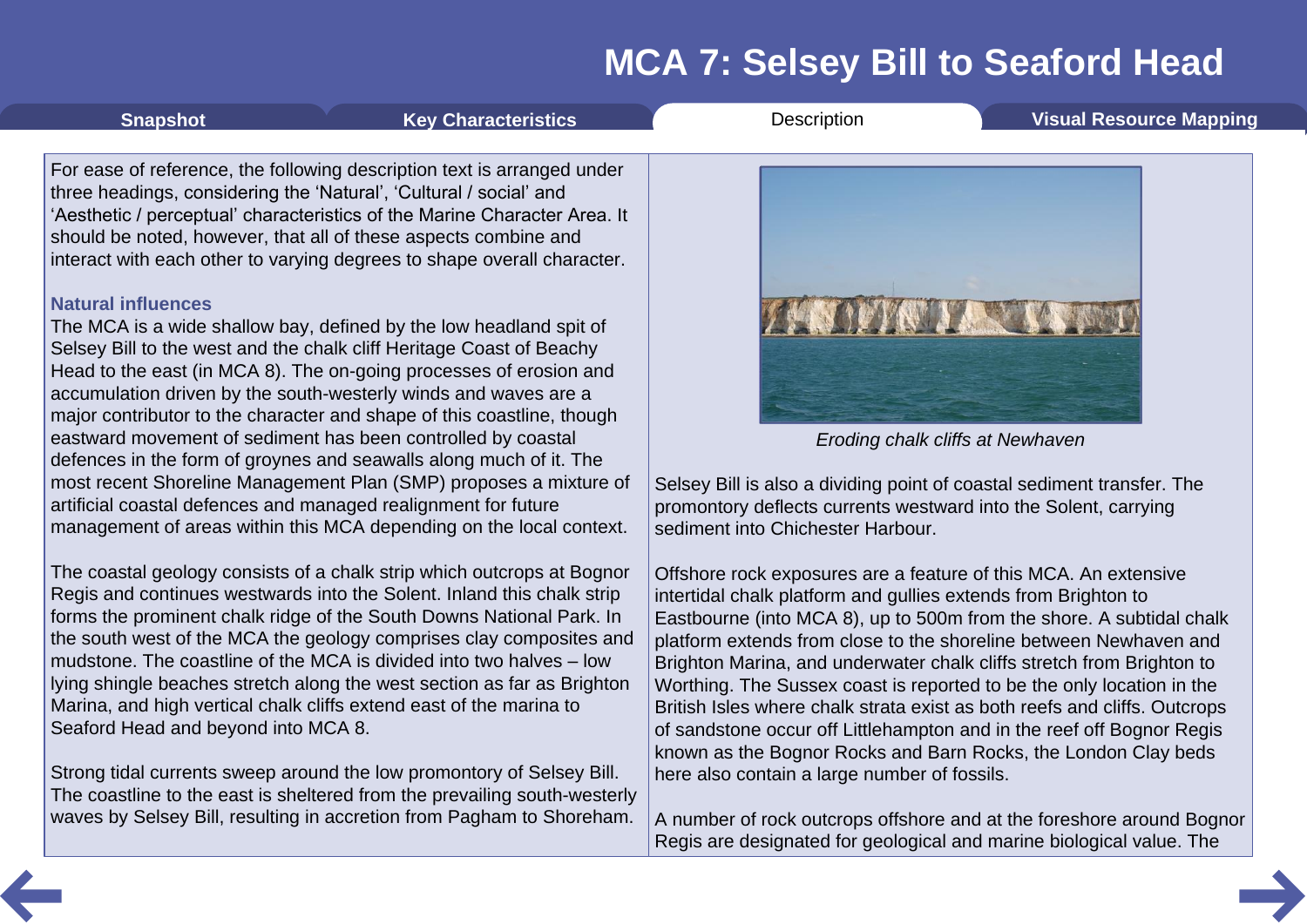| <b>Snapshot</b>                                                 | <b>Key Characteristics</b>                                                                                                                                                                                                     | Description                                                                                                                                                                           | <b>Visual Resource Mapping</b>                |  |  |
|-----------------------------------------------------------------|--------------------------------------------------------------------------------------------------------------------------------------------------------------------------------------------------------------------------------|---------------------------------------------------------------------------------------------------------------------------------------------------------------------------------------|-----------------------------------------------|--|--|
|                                                                 | Kingmere Rocks and Worthing Lumps of sandstone outcrops and                                                                                                                                                                    | has formed across the estuary at Shoreham (River Adur) and sediment                                                                                                                   |                                               |  |  |
|                                                                 | nearby boulders support a wide variety of marine life including a<br>breeding site for Black Bream, bryozoans, coralline algae, sea squirts,                                                                                   |                                                                                                                                                                                       | accumulated at Newhaven Harbour (River Ouse). |  |  |
| occasional starfish.                                            | sponges and starfish as well as Native Oysters, mussel beds, seals and                                                                                                                                                         | The estuaries are popular spawning grounds for Dover Sole, and are<br>also important migratory routes for sea trout and eels/elvers. Native                                           |                                               |  |  |
|                                                                 | The limestone reef south of Selsey Bill known as the Owers represents<br>a major hazard to shipping especially in bad weather. Groups of rocks                                                                                 | Oyster are particularly noteworthy at Peacehaven, Brighton Marina and<br>Seaford Bay, none of which are subject to oyster harvesting The<br>European Eel is found in Brighton Marina. |                                               |  |  |
|                                                                 | and ledges to the south of Selsey Bill are passed through by the Looe<br>Channel. Within the Outer Owers the Shoal of the Lead marks where                                                                                     |                                                                                                                                                                                       |                                               |  |  |
|                                                                 | the sea bed drops steeply from 0 m to 67 m and there are powerful<br>overfalls. There is also the Mixon Hole, a steep cliff of clay capped by                                                                                  |                                                                                                                                                                                       |                                               |  |  |
|                                                                 | limestone which is a Marine SNCI and popular diving spot. It is believed<br>to be a segment of an ancient river gorge swept clear by tidal currents.<br>Tidal currents increase around the headlands, particularly the shallow |                                                                                                                                                                                       |                                               |  |  |
| grounds at Selsey.                                              |                                                                                                                                                                                                                                |                                                                                                                                                                                       |                                               |  |  |
|                                                                 | Three rivers enter the sea within the MCA. These are the rivers Adur (at<br>Shoreham by Sea), Ouse (at Newhaven), and Arun (at Littlehampton).                                                                                 |                                                                                                                                                                                       |                                               |  |  |
|                                                                 | Accumulation of sediment occurs at these estuaries where the features<br>interrupt the south-easterly movement of long shore drift. Spit dunes                                                                                 |                                                                                                                                                                                       |                                               |  |  |
| material for the spit which is then shaped by coastal currents. | occur at two estuaries where sediment from the river provides the                                                                                                                                                              | Shingle beach at Saltdean and the South Downs National Park beyond                                                                                                                    |                                               |  |  |
|                                                                 |                                                                                                                                                                                                                                | <b>Cultural / social influences</b>                                                                                                                                                   |                                               |  |  |
|                                                                 | Pagham Harbour is a spit and delta formation. It contains mudflats,                                                                                                                                                            | There are a number of wrecks in the MCA indicating activity in trade,                                                                                                                 |                                               |  |  |
| sand flats, salt marsh and grazing marsh and is internationally |                                                                                                                                                                                                                                | transport and war thousands of years ago; this includes over 100                                                                                                                      |                                               |  |  |

sand flats, salt marsh and grazing marsh and is internationally recognised for its ecological value particularly for the number of bird populations it supports, recognised with a number of designations including Ramsar Site. It is also an RSPB Reserve and a popular location for bird watching. Dunes have also formed at Climping Beach, at the mouth of the River Arun at Littlehamption, as well as a spit which

transport and war thousands of years ago; this includes over 100 wrecks near Selsey. The coast was historically of strategic importance for trade, transport and defence due to its proximity to the continent across the Channel. A sea and beach battle at Selsey in around 896 is recorded, involving a fleet of Viking ships against those of Alfred the Great's newly founded navy.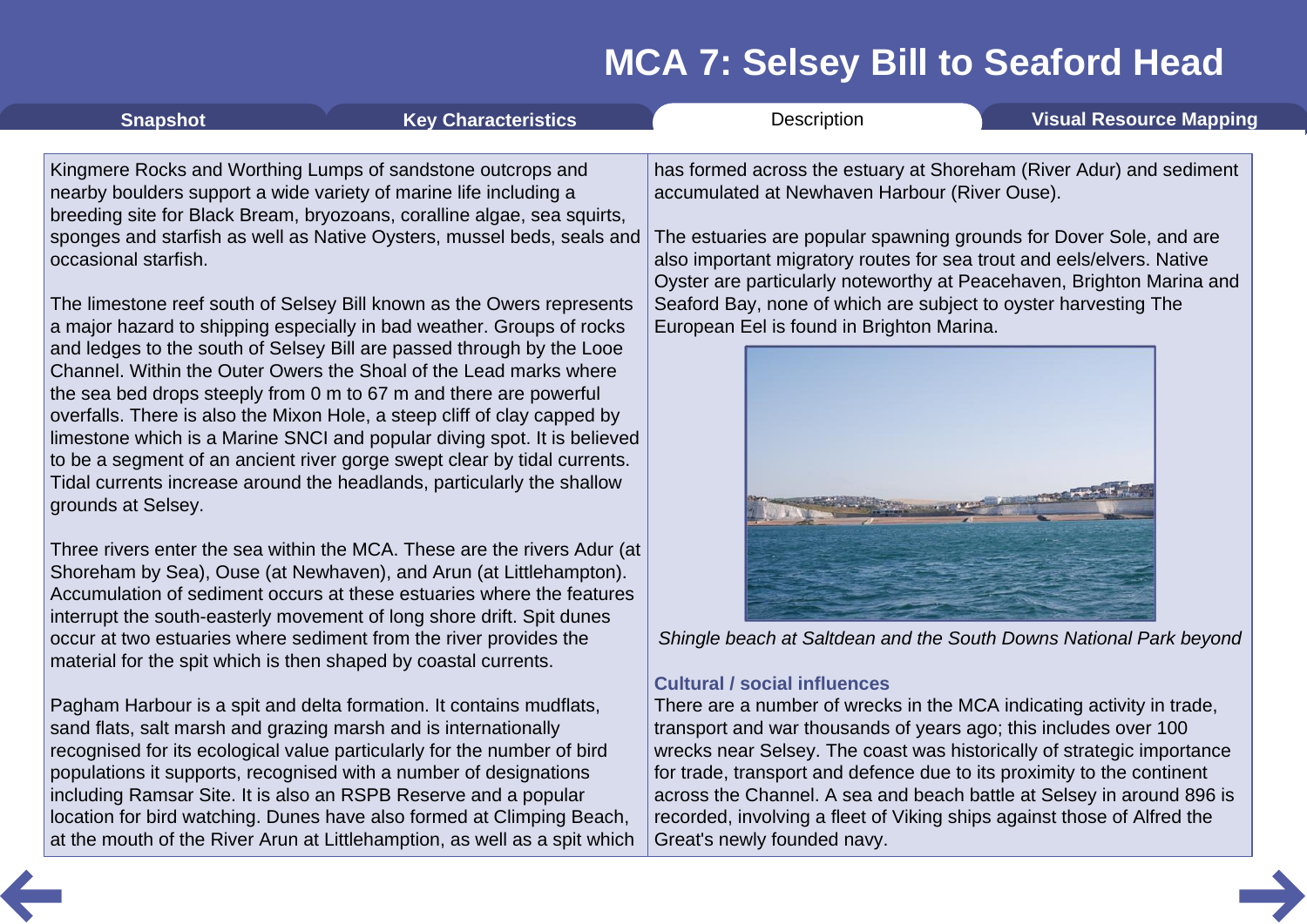| <b>Snapshot</b>                                                                                                                                                                                                                                                                                                                                                            | <b>Key Characteristics</b>                                                                                                                                                                                                                                                                                                                                                                                                                                                                                                                                                                                                                                                                                                                                                                                                                                                                                                                                                                                                                                                                                                                          | Description                                                                                                                                                                                                                                                                                                                                                                                                                                                                                                                                                                                                                                                                                                                                                                                                                                                                                                                                                                                                                                                                                                                                                                                                                                                                                                                                                                      | <b>Visual Resource Mapping</b> |
|----------------------------------------------------------------------------------------------------------------------------------------------------------------------------------------------------------------------------------------------------------------------------------------------------------------------------------------------------------------------------|-----------------------------------------------------------------------------------------------------------------------------------------------------------------------------------------------------------------------------------------------------------------------------------------------------------------------------------------------------------------------------------------------------------------------------------------------------------------------------------------------------------------------------------------------------------------------------------------------------------------------------------------------------------------------------------------------------------------------------------------------------------------------------------------------------------------------------------------------------------------------------------------------------------------------------------------------------------------------------------------------------------------------------------------------------------------------------------------------------------------------------------------------------|----------------------------------------------------------------------------------------------------------------------------------------------------------------------------------------------------------------------------------------------------------------------------------------------------------------------------------------------------------------------------------------------------------------------------------------------------------------------------------------------------------------------------------------------------------------------------------------------------------------------------------------------------------------------------------------------------------------------------------------------------------------------------------------------------------------------------------------------------------------------------------------------------------------------------------------------------------------------------------------------------------------------------------------------------------------------------------------------------------------------------------------------------------------------------------------------------------------------------------------------------------------------------------------------------------------------------------------------------------------------------------|--------------------------------|
| spots, including the Briggita, a steamer schooner which sank after<br>striking a mine in 1917 on passage from Barry to Dieppe. the liner<br>the late 15th century; significant to the evolution of ships during this<br>period.<br>invasion, new batteries were built at Bognor, Selsey and Brighton.<br>command the harbour entrances. Littlehampton fort has now largely | The wrecks attract a rich diversity of marine life and are popular diving<br>Shirala which sunk in 1918 on its way to India after being struck by a<br>torpedo, and HMS Northcoates, which sank in 1944. The famous yacht<br>Morning Cloud was wrecked at the Owers as a result of a gale in 1973.<br>A protected wreck site at Brighton Marina is thought to be a unidentified<br>armed vessel which probably dates to the 16th century or possibly even<br>The Sussex coast has historically been a target as landing places for<br>invasion. There were many small forts and gun batteries built along the<br>coast for thousands of years. At the time of the threat from a Napoleon<br>Littlehampton Fort and Shoreham Fort were built later, in the Victorian<br>period as their importance as trading ports increased. They were also<br>experiments in fortification and the guns were positioned to defend and<br>been overwhelmed by vegetation. Newhaven fort was built in the 1860s<br>but there have been previous defences on the site dating back to forts<br>in the Bronze Age and Roman period. The last of the series of Martello | evidence has been discovered of its remains. There were also lost<br>communities in Cudlow (south of Climping), parts of Middleton and<br>houses around Selsey Bill. Many of the original river ports were<br>previously situated further inland but sedimentation of rivers meant that<br>they had to be relocated. For example the port at Old Shoreham was<br>relocated to Shoreham-by-Sea and the original port on the River Ouse<br>was once as far north as Lewes, after which it moved to Seaford and<br>then to its current position at Newhaven.<br>Today the major commercial ports in the MCA are Newhaven and<br>Shoreham, with Littlehampton providing more limited commercial<br>facilities. Newhaven provides cross-channel passenger ferry services to<br>Dieppe and both ports support the import and export of cargo,<br>especially aggregates. Most of the harbours are now used for<br>recreational yachting e.g. Brighton Marina. The main fishing ports or<br>landing areas are Newhaven, Brighton, Shoreham and Worthing, but<br>there are also beach landings in places along the coast and some small<br>fisheries, for example the crustacean fishery at Selsey Bill. Fish landed<br>are mostly of the cod family and flatfish, shellfish, whelks are landed at<br>ports.<br>Since 1861, there has been a lifeboat station to the east of Selsey Bill, |                                |
| Towers is located at Seaford. There were once over 100 Martello                                                                                                                                                                                                                                                                                                            | Towers built between the east coast in Suffolk and the south coast at                                                                                                                                                                                                                                                                                                                                                                                                                                                                                                                                                                                                                                                                                                                                                                                                                                                                                                                                                                                                                                                                               | and there is a system of beacons that warns sailors of the Owers and<br>Mixon rocks that are south of Selsey Bill. Diving is especially popular at                                                                                                                                                                                                                                                                                                                                                                                                                                                                                                                                                                                                                                                                                                                                                                                                                                                                                                                                                                                                                                                                                                                                                                                                                               |                                |
| invasion from France.                                                                                                                                                                                                                                                                                                                                                      | Sussex in the Napoleonic period to defend the coast against possible                                                                                                                                                                                                                                                                                                                                                                                                                                                                                                                                                                                                                                                                                                                                                                                                                                                                                                                                                                                                                                                                                | the Mixon Hole, near to Selsey, and the MCA is also popular with<br>recreational boats. Sea-based recreational activities include<br>watersports around Brighton, bird watching at Pagham Harbour and                                                                                                                                                                                                                                                                                                                                                                                                                                                                                                                                                                                                                                                                                                                                                                                                                                                                                                                                                                                                                                                                                                                                                                            |                                |
| area, demonstrating the process of coastal retreat and how the                                                                                                                                                                                                                                                                                                             | There have been a large number of archaeological finds in the intertidal<br>coastline has changed over time. Flooding led to the extinction of the<br>old town of Brighthelmstone (near to present day Brighton), though little                                                                                                                                                                                                                                                                                                                                                                                                                                                                                                                                                                                                                                                                                                                                                                                                                                                                                                                     | fossil hunting on the beaches at Bognor Regis.                                                                                                                                                                                                                                                                                                                                                                                                                                                                                                                                                                                                                                                                                                                                                                                                                                                                                                                                                                                                                                                                                                                                                                                                                                                                                                                                   |                                |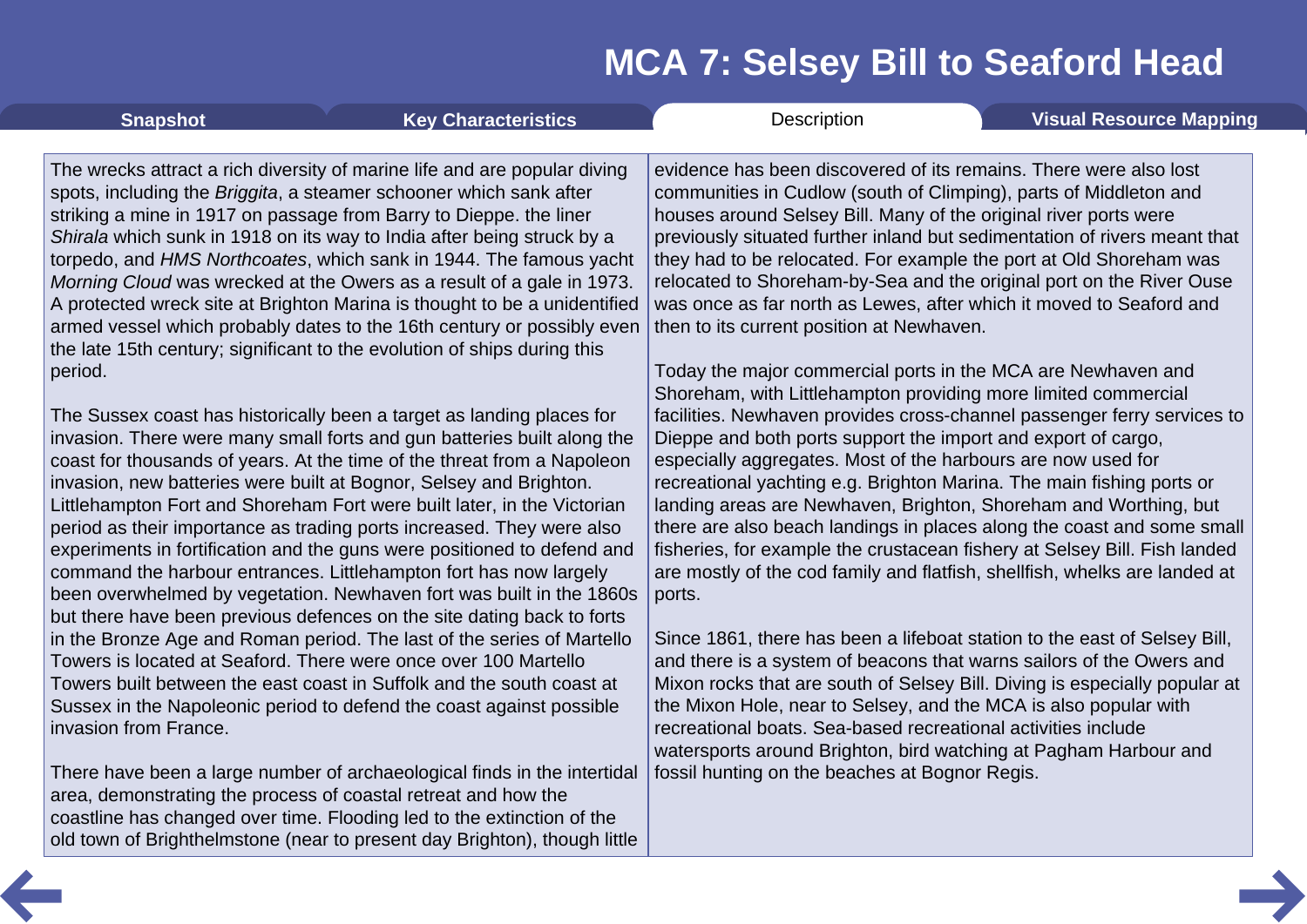| <b>Snapshot</b>                                                                                                                               | <b>Key Characteristics</b>                                                                                                                           | Description                                                                                                                                                                                                                                                                                                                                                                                                                                                                                                                                                            | <b>Visual Resource Mapping</b>                                          |  |
|-----------------------------------------------------------------------------------------------------------------------------------------------|------------------------------------------------------------------------------------------------------------------------------------------------------|------------------------------------------------------------------------------------------------------------------------------------------------------------------------------------------------------------------------------------------------------------------------------------------------------------------------------------------------------------------------------------------------------------------------------------------------------------------------------------------------------------------------------------------------------------------------|-------------------------------------------------------------------------|--|
|                                                                                                                                               |                                                                                                                                                      | to Brighton Marina and sea walls from Brighton to Littlehampton and<br>around Newhaven, extending the influence of landward development<br>into the sea. There are also piers at Brighton and Worthing which<br>provide a focus of activity, movement and light along the coastline.                                                                                                                                                                                                                                                                                   | in 1841. Groynes are used extensively across the coast from Selsey Bill |  |
|                                                                                                                                               | Newhaven port                                                                                                                                        |                                                                                                                                                                                                                                                                                                                                                                                                                                                                                                                                                                        |                                                                         |  |
|                                                                                                                                               |                                                                                                                                                      |                                                                                                                                                                                                                                                                                                                                                                                                                                                                                                                                                                        | <b>Brighton pier and beach</b>                                          |  |
|                                                                                                                                               | The beach and lifeboat station at Selsey                                                                                                             | <b>Aesthetic and perceptual qualities</b><br>The South Downs National Park is located inland, parallel to the coast,<br>forming the backdrop to the urban areas extending to the coast in the<br>eastern part of the MCA. The "stunning, panoramic views to the sea" <sup>2</sup><br>is a key characteristic and special quality of the National Park. The<br>South Downs landscape is characterised by open downland with few<br>vertical elements, views to and from the sea play an important part in<br>shaping the character of both landscape and seascape here. |                                                                         |  |
| residential and coastal resorts including Brighton, Worthing, the iconic<br>Butlins at Bognor Regis and Littlehampton. Brighton is a historic | The coastline of the MCA is almost entirely developed, with a mixture of<br>seaside city which expanded rapidly following the arrival of the railway | The gaps between the urban areas where the South Downs extend to<br>the coast are particularly important for providing a sense of space and<br>visual connections to and from the sea. These locations are between<br>Brighton and Rottingdean, between Saltdean and Peacehaven (set                                                                                                                                                                                                                                                                                   |                                                                         |  |
| <sup>2</sup> http://www.southdowns.gov.uk/ data/assets/pdf file/0017/180017/SDNPA Special Qualities.pdf                                       |                                                                                                                                                      |                                                                                                                                                                                                                                                                                                                                                                                                                                                                                                                                                                        |                                                                         |  |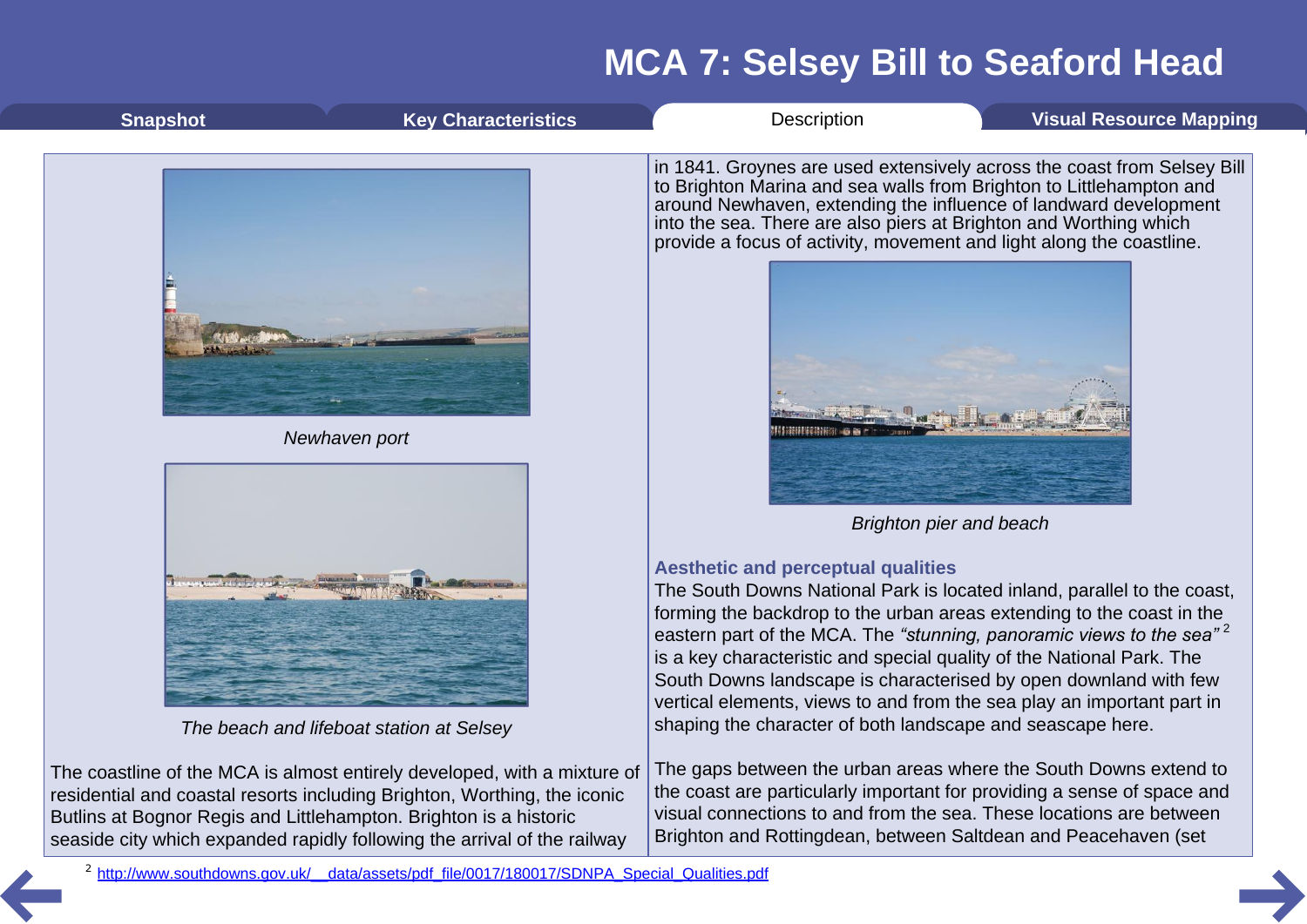<span id="page-7-0"></span>

| <b>Snapshot</b> | <b>Key Characteristics</b>                                                                                                                                                                                                                                                                                                                                                                                                                                                                                                                                                                                                                                                                                                                                                                                                                                                                                                                                                                                                                                                                                                                                                                                                                                                                                                                                                                                                                                                                                                                                                                                                                                                                                                                                                                                                                                                                                                               | Description                                                                                                                                                                                                                                                                                                                                                                          | <b>Visual Resource Mapping</b> |
|-----------------|------------------------------------------------------------------------------------------------------------------------------------------------------------------------------------------------------------------------------------------------------------------------------------------------------------------------------------------------------------------------------------------------------------------------------------------------------------------------------------------------------------------------------------------------------------------------------------------------------------------------------------------------------------------------------------------------------------------------------------------------------------------------------------------------------------------------------------------------------------------------------------------------------------------------------------------------------------------------------------------------------------------------------------------------------------------------------------------------------------------------------------------------------------------------------------------------------------------------------------------------------------------------------------------------------------------------------------------------------------------------------------------------------------------------------------------------------------------------------------------------------------------------------------------------------------------------------------------------------------------------------------------------------------------------------------------------------------------------------------------------------------------------------------------------------------------------------------------------------------------------------------------------------------------------------------------|--------------------------------------------------------------------------------------------------------------------------------------------------------------------------------------------------------------------------------------------------------------------------------------------------------------------------------------------------------------------------------------|--------------------------------|
| landmark.       | back slightly from the coastline) and between Newhaven and Seaford.<br>The coastline of the MCA is largely developed, with linear urban coastal<br>seaside towns stretching along most of its length. The coastal towns of<br>East and West Sussex are relatively easily accessible from the densely<br>populated south-east of England, and the coast is used as an open<br>space for a large number of visitors, both for day trips and holidays.<br>Piers at Brighton and Worthing add lights, colour and activity out to sea<br>and recreational boats and vessels also animate the seascape here.<br>Landmarks include the gasometer at Selsey Bill onshore, the windmill<br>at Roedean and occasional masts at areas such as Peacehaven.<br>Selsey Bill is a low point which can be difficult to locate in poor visibility<br>but the hotel on the western side of the spit provides a navigable<br>Key aesthetic features of the MCA are the sheer white cliffs which<br>stretch from the east of Brighton to Newhaven - and further along<br>become the Seven Sisters and Beachy Head within MCA 8 – and the<br>wide shingle beaches of Selsey, Bognor Regis and Brighton. The white<br>cliffs have long been a source of inspiration for art and literature. The<br>wideness and uniformity of depth of the bay creates an expansive<br>seascape, which despite the ports, commercial vessels, fishing boats<br>and recreational craft, results in a relatively uninterrupted horizon.<br>Further cultural associations include the holiday camps at Selsey which<br>have long been a popular holiday destination for Londoners and are<br>recognised in popular culture (e.g songs by Madness and The Jam).<br>Butlins Holiday Camp opened in Bognor Regis in 1960 by Sir Billy<br>Butlin and the international Bognor Birdman is an annual competition<br>for human-powered 'flying' where contestants launch themselves from | the end of the pier. The Meridian line passes through the MCA, marked<br>by the Meridian Monument on the cliffs at Peacehaven, erected by local<br>residents in 1936 (also to commemorate the reign of George V). This<br>white monument is visible in views from the sea.<br>Gap in the development providing views to the South Downs. The<br>windmill at Roedean is on the right. |                                |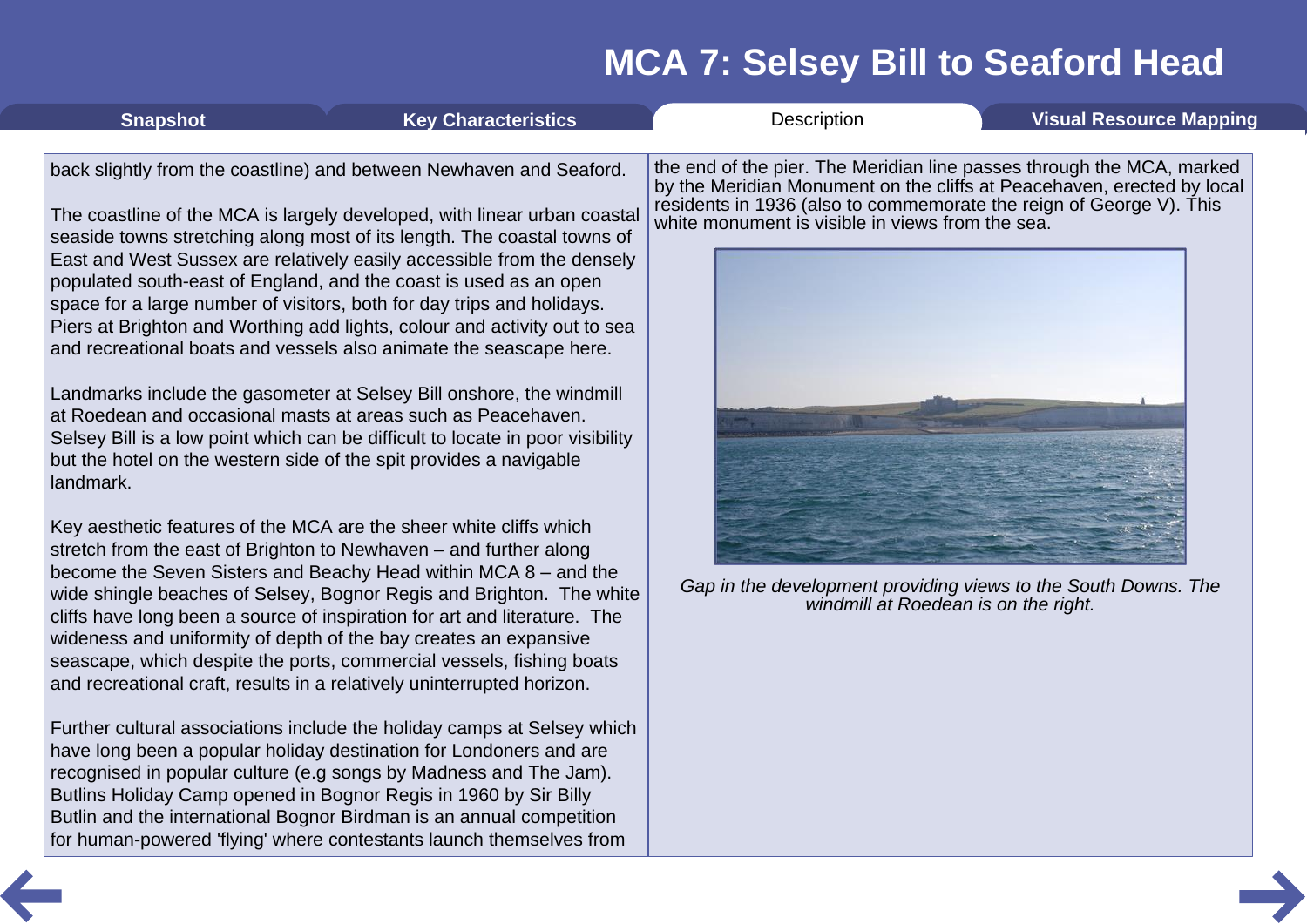<span id="page-8-0"></span>

100

South Inshore/South Offshore marine plan areas

Land with sea views (percentile)

MCA 7: Selsey Bill to Seaford Head

- Extensive views of the MCA can be obtained from large areas up to 10km inland, from the western edge of Eastbourne to Walderton (within the South Downs National Park and including sections of the South Downs Way).
- · Some sea views are also afforded from the edge of Shanklin and Bembridge Downs within the Isle of Wight AONB.
- Some views of the MCA can be obtained from the coastline between Selsey Bill to Hove, Seaford and from parts of the Seven Sisters Country Park.
- · Views of the MCA are more limited from East Wittering to Beachy Head on the mainland.
- Elevated inland locations including Droxford, Old Winchester Hill, Butser Hill, east of Kingsley Green, Byworth, Nuthurst and Staplers on the Isle of Wight have some sea views, but they are not very extensive.

© Crown copyright and database right 2013. All rights reserved. Permission Number Defra 012012.003. Contains Ordnance Survey Licence No. 1 to 20<sup>21</sup> to 40<sup>41</sup> to 60<sup>61</sup> to 80<sup>81</sup> to 80<sup>81</sup> to 80<sup>81</sup> to [10](#page-7-0)0<br>© Crown copyright and database right 2013. All rights reserved. Permission Number Defra 012012.003. Contain<br>100049981 and UK Hydrographic Office data. ©

**Shapshot Key [Characteristics](#page-2-0) [Description](#page-3-0) Visual [Resource](#page-8-0) Mapping**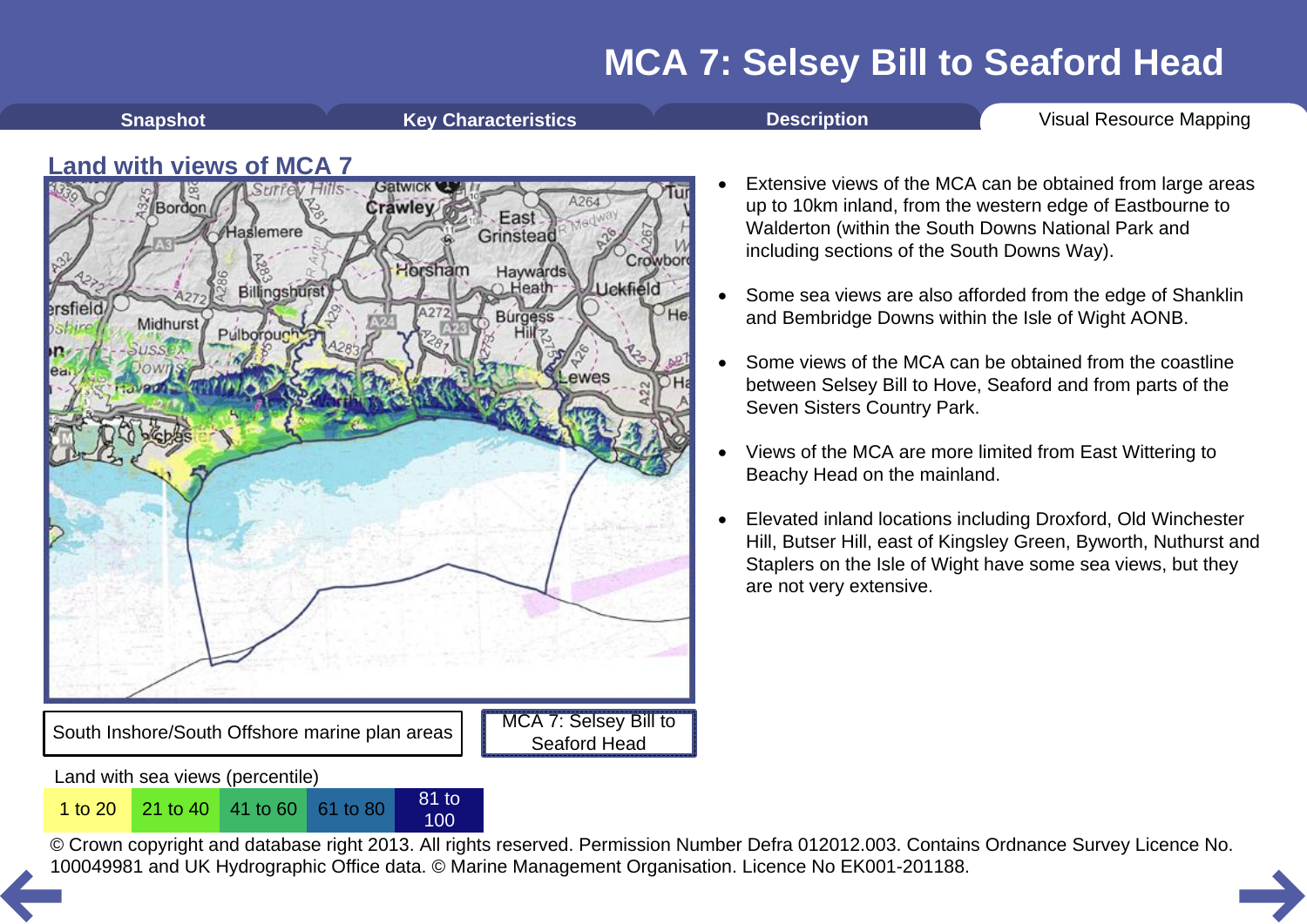<span id="page-9-0"></span>**[Snapshot](#page-1-0) Key [Characteristics](#page-2-0) [Description](#page-3-0) Visual [Resource](#page-8-0) Mapping** 

#### **Visibility of sea from land**

Relative visibility of the sea surface from viewers on land



0-1km from the High Water Mark 1-5km from the High Water Mark



|                                          | South Inshore/South Offshore marine plan areas                      |                                     |                            |  |          |  |  |
|------------------------------------------|---------------------------------------------------------------------|-------------------------------------|----------------------------|--|----------|--|--|
|                                          | MCA 7: Selsey Bill to<br>Location of viewers<br><b>Seaford Head</b> |                                     |                            |  |          |  |  |
| Visibility of sea from land (percentile) |                                                                     |                                     |                            |  |          |  |  |
|                                          | 1 to 10 $\parallel$                                                 |                                     | 11 to 20 21 to 30 31 to 40 |  | 41 to 50 |  |  |
|                                          |                                                                     | 51 to 60 61 to 70 71 to 80 81 to 90 |                            |  | 91 to    |  |  |





5-10km from the High Water Mark 10-20km from the High Water Mark

© Crown copyright and database right 2013. All rights reserved. Contains Ordnance Survey Licence No. 100049981 and UK Hydrographic Office [da](#page-8-0)ta. © Marine Management Organisation. License No. EK001-201188.